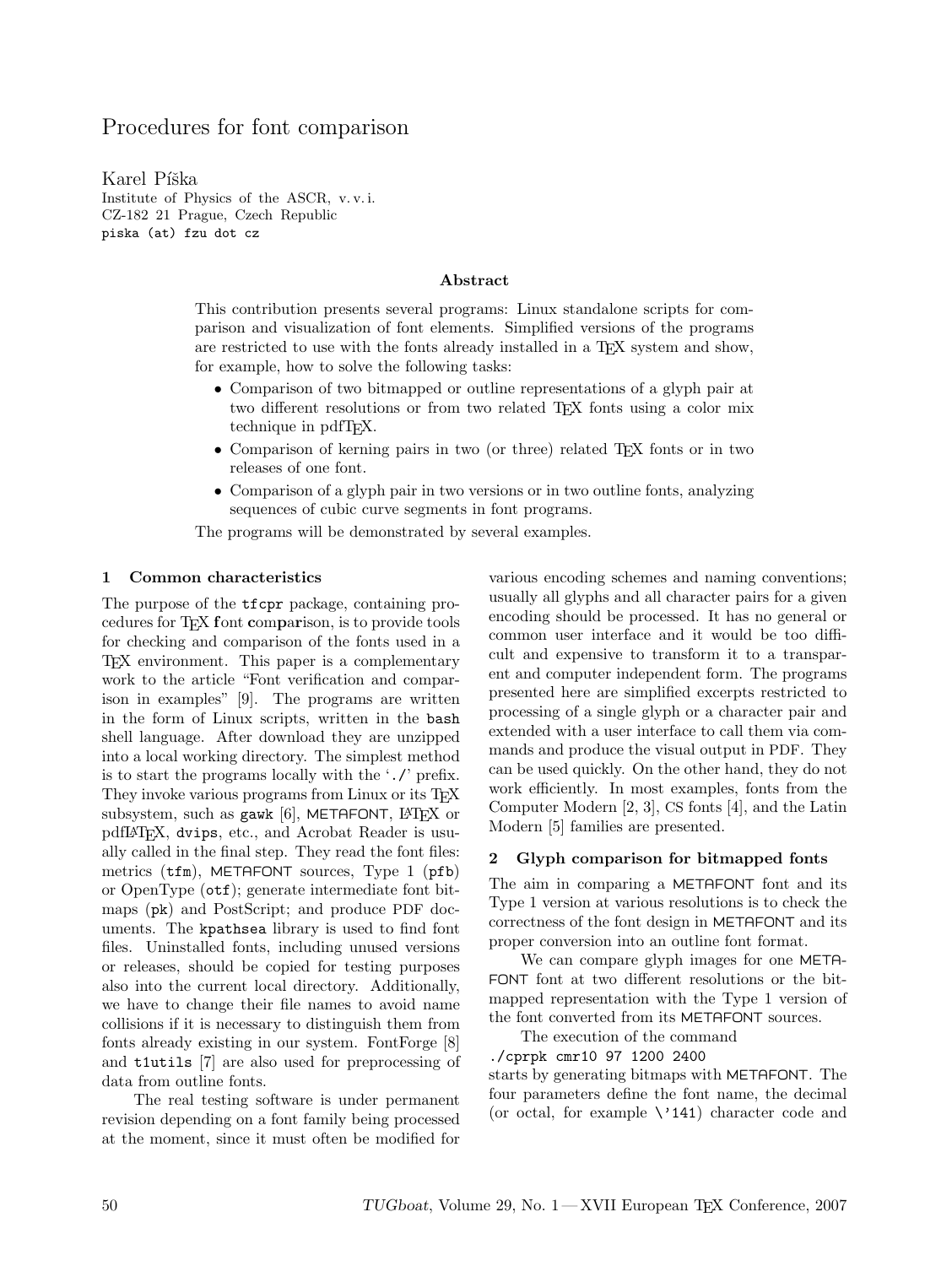

Figure 1: ./cprpk csbx10 193 1200 5333



Figure 2: ./cprpk cmr10 97 1200 2400

two resolutions. Then we produce two glyph instances for both resolutions distinguished by postfix "a" or "b" with pdfLAT<sub>F</sub>X — see the example document in Fig. 6. After that, again with pdfLATEX we mix both components into one picture (Fig. 7). All these L<sup>A</sup>TEX sources have been generated automatically and dynamically according to the command. The final results are shown in Figure 1: the bitmapped csbx10 " $\AA$ " at 1200 dpi and 5333 dpi; and in Fig. 2: the Computer Modern Roman cmr10 "a" at 1200 dpi and 2400 dpi. The first resolution glyph image is filled with cyan (light), the second one or Type 1 is filled (stroked) with red (dark), and the common area is in pink (looks lightest). (For the printed issue, the figures have been manually converted to grayscale.) The Type 1 counterpart can substitute one bitmap (Fig. 3) or may be expressed in the contour mode "1  $Tr$ " — see figures 4 and 5. The figure captions contain the commands generating the corresponding pictures.



Figure 3: ./cprpkt1 cmr10 97 1200



Figure 4: ./cprpkt1c cmr10 97 1200



Figure 5: ./cprt1cpk cmmib5 55 2400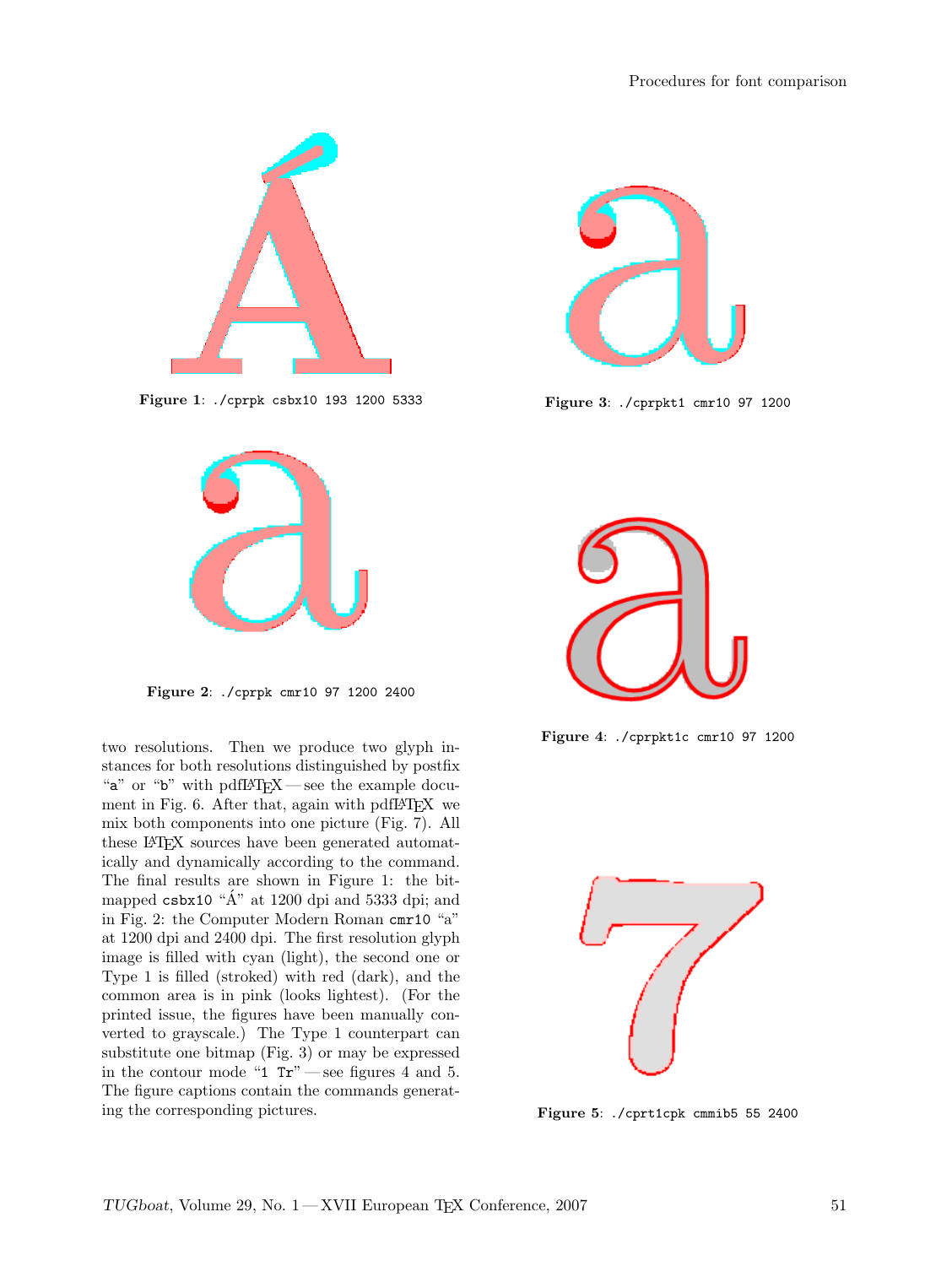Karel Píška

```
\documentclass{article}\pagestyle{empty}\usepackage{graphicx}
\font\fa=cmr10a
\begin{document}\scalebox{40}{{\fa\char97}}\end{document}
```

```
\documentclass{article}\pagestyle{empty}\usepackage{graphicx}
\font\fb=cmr10b
\begin{document}\scalebox{40}{{\fb\char97}}\end{document}
```
Figure 6: Generating of glyph images for comparison.

```
\documentclass{article}
\usepackage{graphicx}
\def\Default{\pdfliteral{0 g 0 G}}
\pdfpageresources
{/ExtGState
<< /Luminosity << /Type /ExtGState /BM /Luminosity >> >>}
\def\Acolor{0 1 1 rg 0 1 1 RG}% cyan
\def\Bcolor{1 0 0 rg}% red
\begin{document}
\setlength{\fboxsep}{0pt}\setlength{\fboxrule}{0pt}
\begin{figure}\begin{center}
\makebox[0pt][l]{\pdfliteral{/Luminosity gs \Bcolor}%
\includegraphics[viewport=90 310 470 710]{cmr10_97-2400.pdf}}%
{{\pdfliteral{\Acolor}%
\includegraphics[viewport=90 310 470 710]{cmr10_97-1200.pdf}}}
\Default\label{cmr10_97}
\caption{cmr10: 97 {\pdfliteral{\Acolor} 1200pk}
{\pdfliteral{\Bcolor} 2400pk}}
\Default
\end{center}\end{figure}
\end{document}
```


```
\documentclass{article}
\newlength{\bbox}\newlength{\cbox}%
\def\fboxsep{0pt}\def\fboxrule{0.1pt}
\usepackage{ifthen}
\def\krule#1{%
\ifthenelse{\lengthtest{#1>0pt}}{\rule{10#1}{1ex}{$>$}}{}%
\ifthenelse{\lengthtest{#1<0pt}}{{$<$}\rule{-10#1}{1ex}}{}}
\def\paira#1#2#3{{%
\font\fna=#1
\fna\settowidth{\bbox}{#2#3}%
\settowidth{\cbox}{\mbox{#2}\mbox{#3}}%
\addtolength{\bbox}{-\cbox}%
\fbox{#2}\kern-0.2pt\kern\bbox\fbox{#3}\fbox{#2#3}
#1 \krule{\bbox}
\\}}
\begin{document}
\noindent
\paira{cmr10}{k}{a}
\paira{csr10}{k}{a}
\paira{ec-lmr10}{k}{a}
\end{document}
```
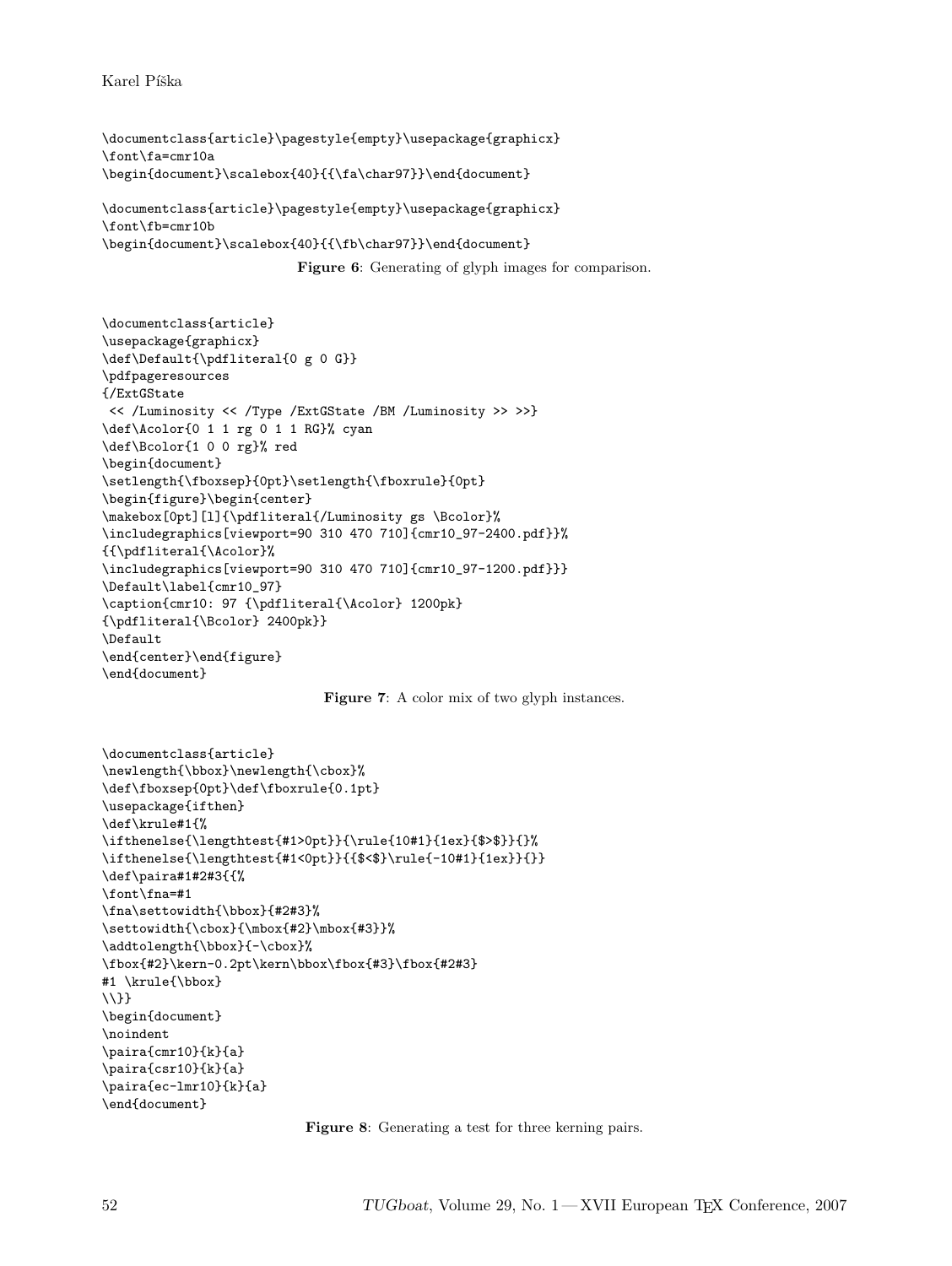```
./prfkrna k a cmr10 csr10 ec-lmr10
./prfkrna K O cmr10 csr10 ec-lmr10
./prfkrna v a cmr10 csr10 ec-lmr10
./prfkrna A c cmr10 csr10 ec-lmr10
./prfkrna P , cmr10 csr10 ec-lmr10
./prfkrna T . cmr10 csr10 ec-lmr10
./prfkrna f ! cmr10 csr10 ec-lmr10
./cprkrna A C cmti10 ec-lmri10
./cprkrna i i cmcsc10 ec-lmcsc10
./cprkrna I I cmcsc10 ec-lmcsc10
```
Figure 9: Sample commands for kerning tests.

# 3 Comparison of kerning pairs

Our next aim is to verify compatibility between two or more related TEX fonts. Kerning data are taken from the corresponding metric files (tfm). The first example (Fig. 8), invoked by the command ./prfkrna k a cmr10 csr10 ec-lmr10

compares kerning of character pairs in three related fonts, extracting the first lines of the final output (Fig. 10). Figure 9 shows a sample command list.

The L<sup>A</sup>TEX source in Fig. 11, generated by the command line

./cprkrna i i cmcsc10 ec-lmcsc10,

is connected with the last lines in figures 9 and 10 and, unlike the previous examples, we really do compare the kern values between two instances of the character pairs. The equal sign "=" in the  $\textsc{cmcsc10}$ line (second from the bottom in Fig. 10) signals the identical kerns, while the rule in the ec-lmcsc10 line (bottom line) denotes the common kern value in both fonts. The varying widths of the rules relates to the different kerns and their relative ratio.

The table in Fig. 12 summarizes several selected differences in the kerning pairs for three font families expressed in the kern degree units (e.g., "k#").

For example, for Latin Modern in the T1/EC encoded metrics we have:

kerning pairs absent in LM: "k":"a" and "K":"O";

LM compatible with CM: "v": "a" and

```
"P","T":".",",";
```
a new kerning pair in LM: "A":"c";

a kern doubled in LM: "A":"C" in italics;

other changes in LM: "i":"i" in small caps or "f":"!".

kaka cmr $10 <$ kaka csr10  $\lt$ kaka ec-lmr10  $KOKO \, cmr10 \leq$  $KOKO$  csr10  $<$ KOKO ec-lmr10 vava cmr $10 <$ vava csr $10 <$ vava ec-lmr $10 <$ AcAc cmr10 AcAc csr10  $\angle$ Ac $\overline{AC}$  ec-lmr10  $\angle$  $\text{P.P.}$  cmr10  $\leq$ P.P. csr10  $\lt$  $\text{PLP.}$  ec-lmr10  $\leq$  $TLT. cmr10$  $TLT. \text{csr10} <$  $TLT.$  ec-lmr10 f $\mathbb{H}$  cmr10  $\blacksquare$ f!! $f$ ! csr10  $\blacksquare$  $ff!$  ec-lmr10  $\Rightarrow$  $A C A C$  cmtil $0 \leq$  $A\Box A\Box C$  *ec-lmri10*  $\lt$  $\mathbb{I}$ iiiiii  $\mathbb{C} \mathbf{M} \mathbf{C} \mathbf{S} \mathbf{C}$ 10  $\mathbb{I}$  $IIII$  EC-LMCSC10  $\blacksquare$  $IIIII$  CMCSC10  $=$  $IIIII$  EC-LMCSC10  $\triangleright$ 

Figure 10: Several tests of kerning pairs.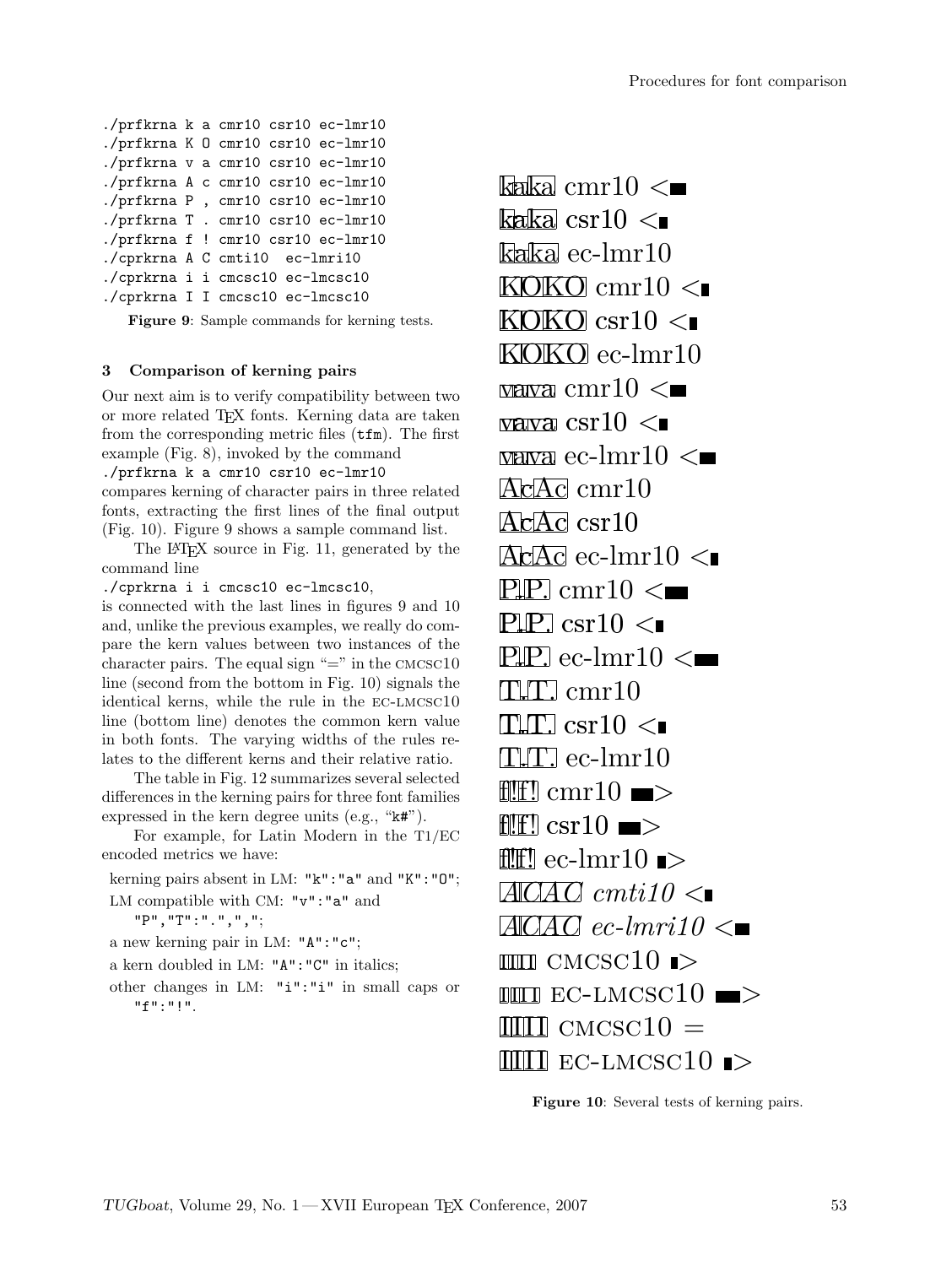Karel Píška

```
\documentclass{article}\font\fna=cmcsc10\font\fnb=ec-lmcsc10
\newlength{\bbox}\newlength{\cbox}%
\newlength{\bxa}\newlength{\bxb}%
\def\fboxsep{0pt}\def\fboxrule{0.1pt}
\usepackage{ifthen}
\def\krule#1{%
\ifthenelse{\lengthtest{#1>0pt}}{\rule{10#1}{1ex}{$>$}}{}%
\ifthenelse{\lengthtest{#1<0pt}}{{$<$}\rule{-10#1}{1ex}}{}}
\def\pair#1#2#3#4{%
\fna\settowidth{\bxa}{#1#2}%
\settowidth{\cbox}{\mbox{#1}\mbox{#2}}%
\addtolength{\bxa}{-\cbox}%
\fnb\settowidth{\bxb}{#3#4}%
\settowidth{\cbox}{\mbox{#3}\mbox{#4}}%
\addtolength{\bxb}{-\cbox}%
\ifthenelse{\lengthtest{\bxa = \bxb}}%
{{\fna\fbox{#1}\kern-0.2pt\kern\bxa\fbox{#2}\fbox{#1#2}
cmcsc10 {$=$}
}}\\
{\rho\delta\delta}{\fnb\fbox{#3}\kern-0.2pt\kern\bxb\fbox{#4}\fbox{#3#4}
ec-lmcsc10 \krule{\bxb}
\{\{\}\}{\frac{#1}{\kern-0.2pt\ker\n\bxa\fbox{#2}}\fbox{#1#2}}cmcsc10 \krule{\bxa}
}\\
{\rho\,\frac{#3}\ker n-0.2pt\ker\bxb\fbox{#4}\fbox{#3#4}ec-lmcsc10 \krule{\bxb}
\\}}}
\begin{document}
\noindent
\pair{i}{i}{i}{i}
\end{document}
```


|                  | cmr10             | csr10   | $ec-lmr10$                                        |                                               |  |
|------------------|-------------------|---------|---------------------------------------------------|-----------------------------------------------|--|
| "k":"a" kern     | $2k = -11$        | k       | 0                                                 | $CM < CSC = 0$                                |  |
| "K":"O" kern     | k                 | k       | 0                                                 | $CM < CSC = 0$                                |  |
| $"v"$ : "a" kern | $2k = -11$        | k       | 2k=-u                                             | $EC=CM < CS=k$                                |  |
| "A":"c" kern     | Ω                 | 0       | k                                                 | $EC < CM = CS = 0$                            |  |
| "P":"." kern     | $3k$ = $kk$       | k       | 3k=kk                                             | $EC=CMCCS=k$                                  |  |
| "P":"," kern     | $3k$ = $kk$       | k       | 3k=kk                                             | $EC=CM < CS=k$                                |  |
| "T":"." kern     | 0                 | k       | 0                                                 | $CS < CM = EC = 0$                            |  |
| $"T":".$ kern    | 0                 | k       | 0                                                 | $CS < CM = EC = 0$                            |  |
| "f":"!" kern     | -2.8k             | $-2.8k$ | -k                                                | 0 <ec<cm=cs< td=""></ec<cm=cs<>               |  |
|                  | $\texttt{cmti10}$ | csti10  | ec-lmri10                                         |                                               |  |
| "A":"C" kern     | k                 | k       |                                                   | $2k=-u$ $EC < CM = CS = k$                    |  |
|                  |                   |         | cmcsc10 cscsc10 ec-lmcsc10                        |                                               |  |
| "i":"i" kern     | -0.76k            |         |                                                   | -0.76k -3.05k 0 <cs=cm<ec< td=""></cs=cm<ec<> |  |
|                  |                   |         | Figure 12: Examples of differences between kerns. |                                               |  |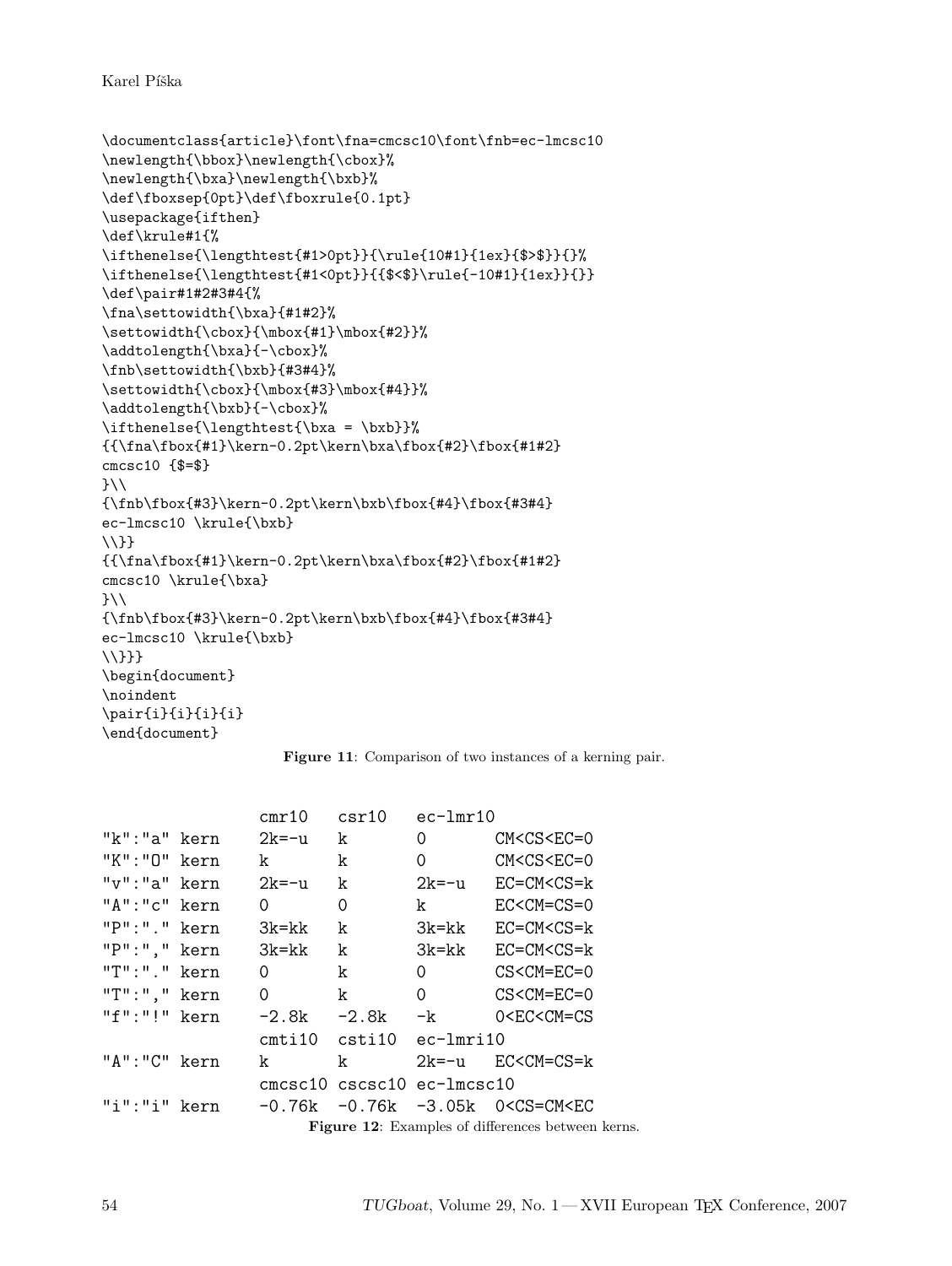

Figure 13: ./prfof cmmib5 sevenoldstyle



Figure 14: ./prfof lmmib5 seven.taboldstyle

#### 4 Proofs and comparison of outline fonts

The next tools are prfof, which produces proofsheets for single glyphs, and cprof, which compares glyphs from Type 1 or OpenType fonts. The font editor FontForge [8] is used to parse fonts, that is, for unpacking, extraction and export of a partial font and glyph data. Type 1 fonts are also processed with the t1utils package [7].

The examples in figures 13 and 14 demonstrate the "old style seven" in Computer Modern cmmib5 and in Latin Modern lmmib5 and its comparison in both representations (Fig. 15).

We must note that the Type 1 version converted by Blue Sky and Y&Y is older than the latest modifications of the CM sources. Please compare also with Fig. 5 where the METAFONT definitions have been corrected while the Type 1 outline curves are still wrong.

#### 4.1 Comparison of different releases of the same font

An older font version can be unzipped and copied into the current directory; its file names must be renamed before starting comparison with the actual production font release in the installed TDS tree. Here is a sample approach:



Figure 15: ./cprof cmmib5 lmmib5 sevenoldstyle seven.taboldstyle

```
LM1="lm1.00bas.zip"
PFB="fonts/type1/public/lm"
unzip -j $LM1 $PFB/lmri10.pfb
mv lmri10.pfb lmri10a.pfb
./prfof lmri10a perthousand
./prfof lmri10 perthousand
./cprof lmri10a lmri10 perthousand
```
#### 4.2 Change list

A helpful idea is to assemble a change list: a list of the font and glyph names with known bugs or changes, and run it with a previous version and then with the current font release to confirm the changes have been done and the bugs have been fixed. An example of such a list is presented in Fig. 16.

| lmri10 perthousand       |
|--------------------------|
| lmri10 permyriad         |
| lmu10 perthousand        |
| lmu10 permyriad          |
| lmu10 degree             |
| lmdunh10 uring           |
| lmduno10 uring           |
| lmmib5 seven.taboldstyle |
| lmmib7 seven.taboldstyle |
| lmmi5 seven.taboldstyle  |
| lmtcsc10 F               |
| lmtcsc10 T               |
| lmtcsc10 Iacute          |
| lmtcso10 F               |
| lmtcso10 I               |
| lmtcso10 Iacute          |

Figure 16: A change list for LM.